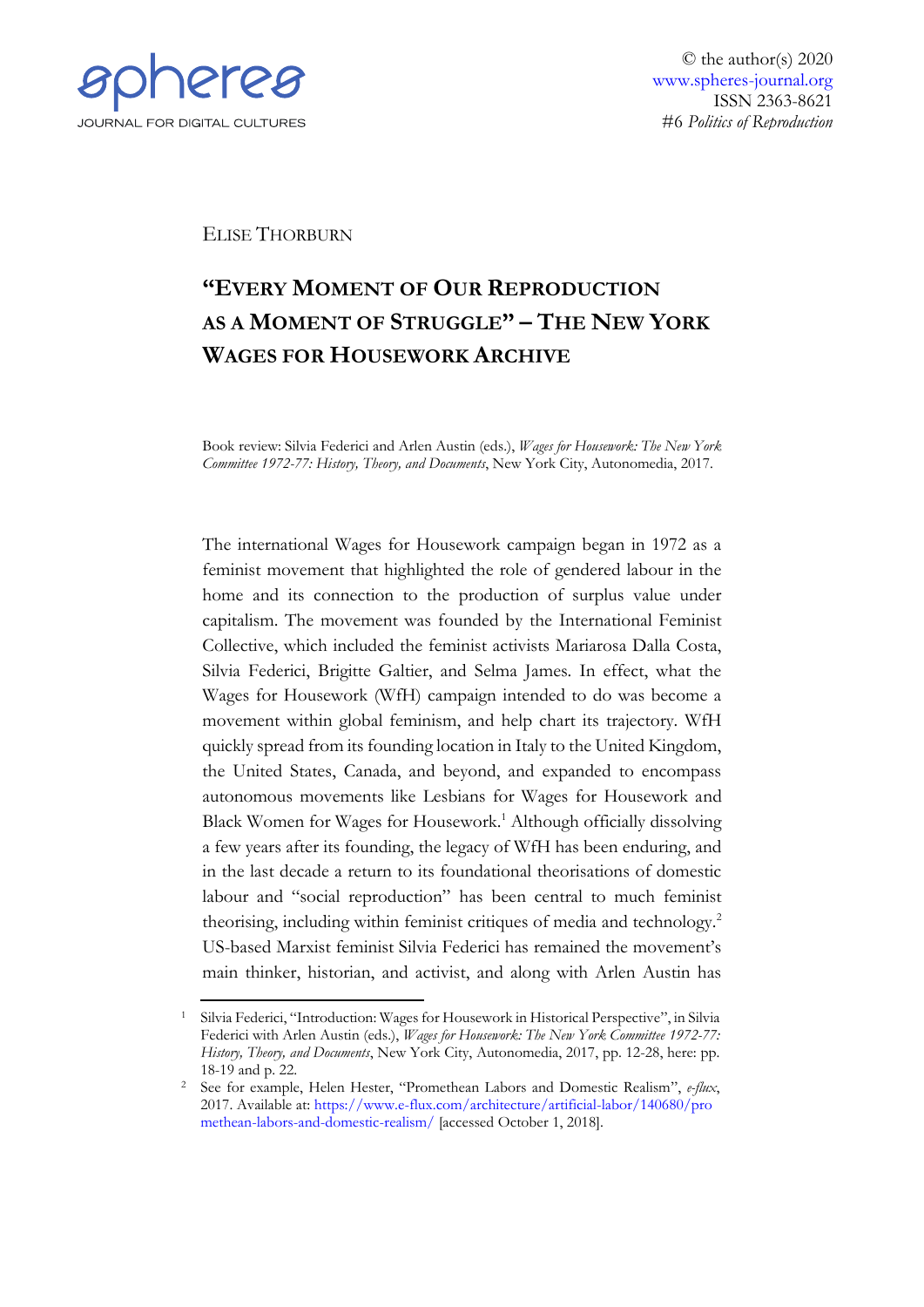compiled a collection of texts, documents, and writings that archive the New York component of the international movement. The collection, *Wages for Housework: The New York Committee 1972-1977: History, Theory, Documents* is an archive of the movement, and a rejoinder to those who have throughout its history misread it.

On nearly every occasion that I have seen Federici speak, there is one person – usually a man, likely older, almost always white – who stands in the Q&A to challenge the central tenets of the Wages for Housework movement. Regardless of what her talk was about, the audience member tends to dismiss the legacy of WfH as merely subsuming ever greater spheres of labour to the wage relation and thus extending, rather than resisting, capitalism. Or they challenge the campaign's assertion that domestic work is "productive" rather than "unproductive" labour (in traditional Marxian terms)*.* <sup>3</sup> WfH was – and in many ways remains – one of the most misunderstood of feminist political strategies. In this collection of WfH texts and documents, Federici notes that the movement has been: characterised by many feminists as merely a reformist demand to institutionalise women within the home; dismissed by Marxists as doing the work of capital to further "real subsumption", marketizing social relations within the reproductive realm; and disregarded by organisers as an impossible demand for which the state would never pay.<sup>4</sup>

But the power of the WfH demand – and the power of recent retheorisations of "reproductive labour" and "social reproduction"<sup>5</sup> – is that they manifestly challenge Marxist orthodoxy from within the Marxian tradition, insist upon a more rigorous reading of the logic of capital, and offer up openings for broader-based resistances rooted in a feminism that is at once anti-patriarchal, anti-racist, and anti-colonial. It is this powerful reconsideration of capitalism, its antagonistic subjects, and their expansive strategies of refusal that is the legacy of the WfH movement. This is laid bare in the book at hand*.* 

<sup>3</sup> The following text was very influential within WfH: Mariarosa Dalla Costa and Selma James, "Women and the Subversion of Community", in *The Power of Women and the Subversion of the Community* (third edition), Bristol, Falling Wall Press, 1975 [1971], pp. 21-56. Here they write: "[D]omestic work produces not merely use values, but is essential to the production of surplus value" (ibid., p. 33). In a footnote that was only added to the 1975 edition of the text, they clarify: "What we meant precisely is that housework as work is *productive* in the Marxian sense, that is, is producing surplus value". (Ibid., p. 53)

<sup>4</sup> Federici, "Introduction", p. 24.

<sup>5</sup> See, for example, the 2015 issue (no. 5) of *Viewpoint* magazine on Social Reproduction. Available at: [https://www.viewpointmag.com/2015/11/02/issue-5-social-reproductio](https://www.viewpointmag.com/2015/11/02/issue-5-social-reproduction/) [n/](https://www.viewpointmag.com/2015/11/02/issue-5-social-reproduction/) [accessed October 1, 2018]. See also, Tithi Bhattacharya (ed.), *Social Reproduction Theory: Remapping Class, Recentering Oppression*, London, Pluto Press, 2017.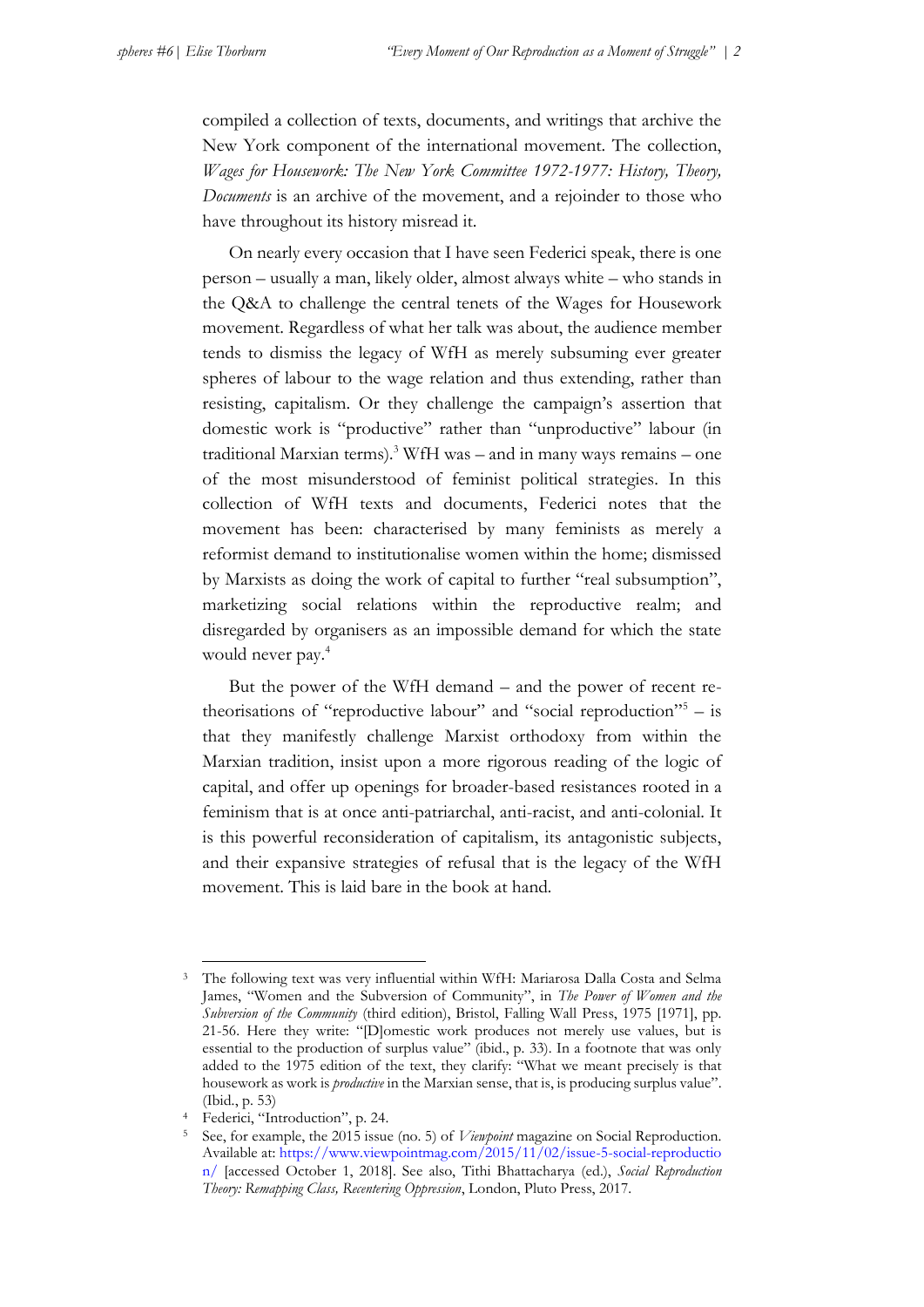## THE BOOK AND ITS GOALS

A collection of historical documents – including posters, pamphlets, conference agendas, and photographs – Federici and Austin's book gives unique insight into the brief history of the New York WfH committee and the political challenges anti-capitalist feminist struggles faced in a moment of political and economic transition. The early and mid-1970s marked the beginning of a political economic shift, from the Keynesian economics and Fordist production methods that had held for decades, towards a prevailing neoliberalism with its focus on re-entrenching ruling class power. These years were also marked by a shift in political organising on the left. Feminism as a political movement was expanding and the question of "domesticity" and the revolt against it was in the air.

But while a feminist movement for women's equality was ascendant, key strategic fault-lines also emerged. WfH, Federici notes, developed amidst a generalised loss of faith in capitalist development, and in the state as a guarantor of "reproduction" (or, of the meeting of basic needs).<sup>6</sup> The movement was shaped profoundly by the convulsions of the anti-systemic movements of the 1960s and 1970s, particularly feminist movements but also those connected to the political shifts and critiques invoked by anti-colonial and anti-apartheid struggles.<sup>7</sup>

The book is structured so that the materialism of the movement becomes clear. Laid out chronologically, the publications of WfH – whether poster, pamphlet, or essay – show the movement's political development and where it placed its organising focus. The nexus of that focus was on welfare and the ways in which it exemplified broader struggles and crises in a patriarchal, racist, capitalist society. The book is made up of: an 'Introduction', which lays out some of the historical precursors to the movement;<sup>8</sup> some 'Foundational Documents' that provided the ground for the NY WfH committee;<sup>9</sup> and then a long series of fliers, posters, pamphlets, photographs and other archival materials associated with the movement – in New York, nationally, and internationally.<sup>10</sup>

The book also documents some of the other affiliated issues that emerged within the WfH network (again, both globally and within the United States). There are sections, for instance, on health and healthcare, sex and sexuality, and the rights of sex workers.<sup>11</sup> The book also contains

<sup>6</sup> Federici, "Introduction", p. 15.

<sup>7</sup> Ibid., p. 18.

<sup>8</sup> Federici and Austin (eds.), *Wages for Housework*, pp. 12-28.

<sup>9</sup> Ibid., pp. 29-39.

<sup>10</sup> Ibid., p. 40 ff.

<sup>11</sup> On healthcare, see ibid., pp. 126-132 and on sex, sexuality and sex work, ibid., pp. 144- 151.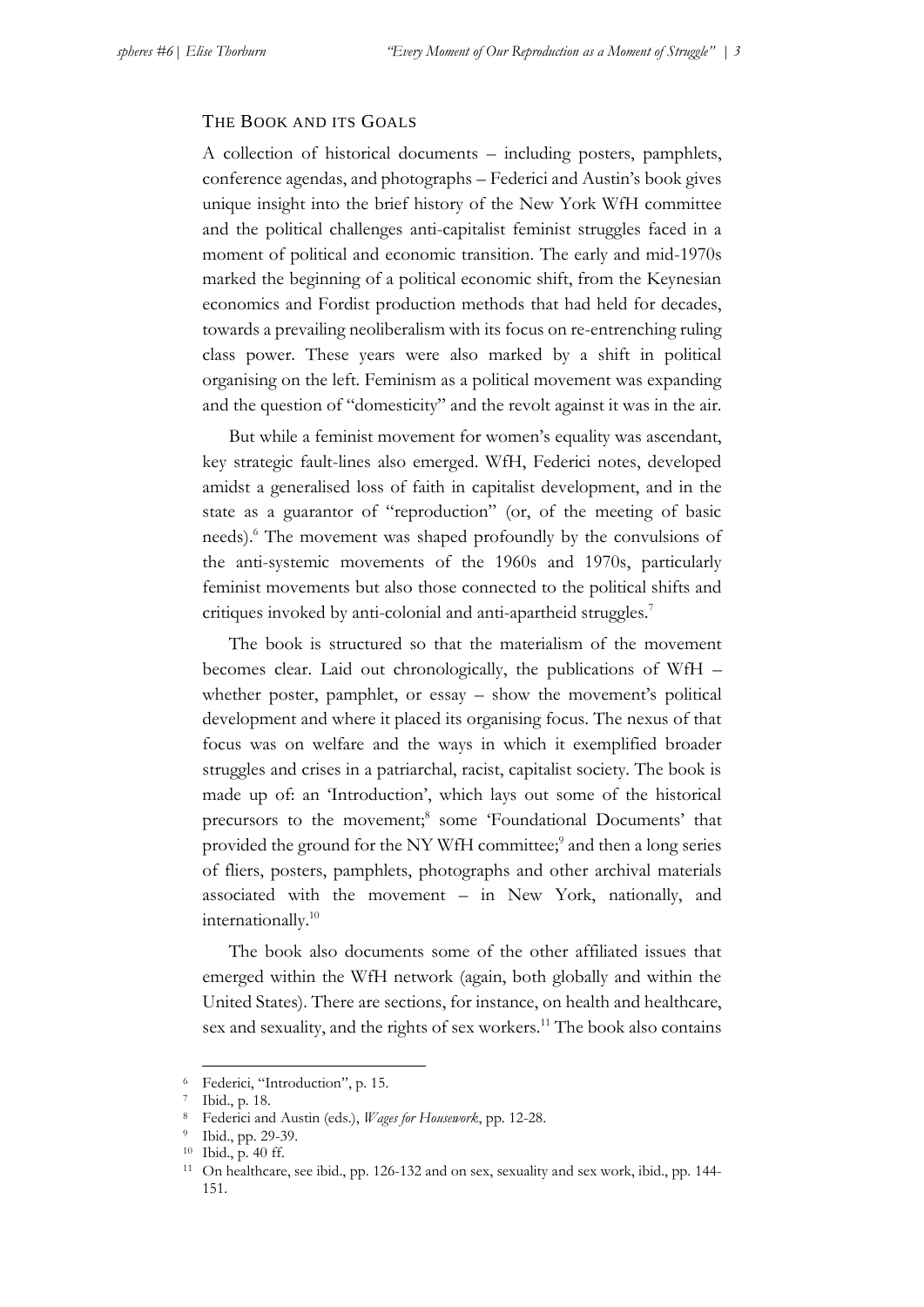what are likely two of the most well-known writings associated with this branch of social reproduction theory – the Falling Wall Press pamphlets "Wages Against Housework" and "Counter-Planning from the Kitchen", both authored by Federici.<sup>12</sup>

But for as much that archival material fills the pages of this book, it is not merely an historical accounting of a movement. Rather it is presented as an urgent reconsideration of politics in the present moment.<sup>13</sup> The key objective of the book, Federici writes, is to "rethink" the political meaning of this [Wages for Housework] demand, clarify its claims, and reflect on what the passing of time and the transformations that the globalization of the world economy has produced have demonstrated concerning its possibilities".<sup>14</sup> Even today, with a resurgent interest in social reproduction, the focus of most who look to the movement for Wages for Housework centres on the most literal aspect of the struggle – its demand for a domestic wage. But as this collection of archival material shows, the movement was so much more than that. It pre-empted many of the conversations prevailing amongst left, Marxist, and feminist struggles today, and expands theories developed in the Italian Marxist current known as *Operaismo* or later, in the Englishspeaking world, "autonomism". In particular, this book demonstrates how WfH carefully contemplated issues of racism and the necessity of autonomy in struggle; expanded notions of the refusal of work; questioned longstanding norms about leadership, collective organising and organisational forms; debated internationalism and/or localism in struggle; attended to intergenerational commitments to struggle; and deepened commitments to true reproductive justice.

The feminist movement, and left politics in general, would – I believe – look profoundly different today had the work of WfH been taken up more widely. We must ask ourselves why it was not.

## THE WAGES FOR HOUSEWORK CAMPAIGN

In the first section of the book, Federici traces the history of feminist considerations of reproductive work and the demand for a wage, looking to  $19<sup>th</sup>$  and early  $20<sup>th</sup>$  century writers such as Dolores Hayden and Mary Inman. But the WfH movement departed substantially from these early considerations of waging women's labour in the home – not imagining an industrial remodelling of domestic labour wherein the wage *affirmed* their work, but instead imagining the wage as invoking the capacity of *refusal*. Demanding a wage for housework was actually a demand that that

<sup>12</sup> Ibid., pp. 194-234.

<sup>13</sup> Federici, "Introduction", p. 28.

<sup>14</sup> Ibid., p. 17.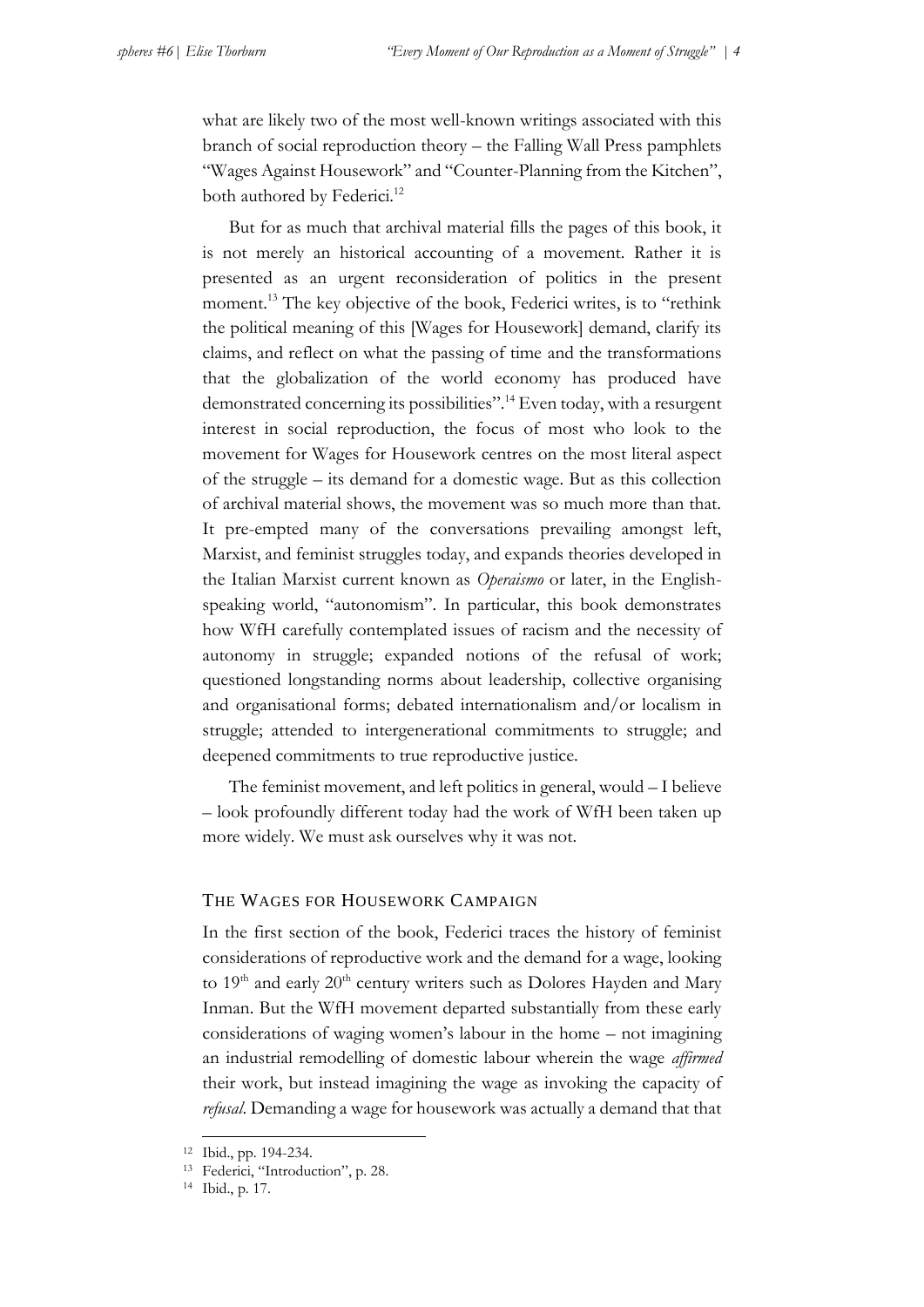work was recognized *as* work (rather than as a natural resource), so that the ends of that work – "the provision of cheap, docile, disciplined workers"<sup>15</sup> – could then be rejected. WfH resisted women's segregation and the 'social identity' of the housewife, instead transforming domestic work into a locus of struggle. In our present moment, we could learn a great deal from the ways in which WfH – as a feminist movement – mobilized not around *identity* but around the broadly shared *status* of 'housewife'; and from the fact that they did so as a means of creating alliances and fomenting an anti-capitalist politics.

The WfH movement also departed from the more mainstream lines of the feminist movement in their own era. By the 1970s, Federici argues, most feminists had "abandoned reproductive work as a terrain of struggle".<sup>16</sup> Relatedly, the mainstream feminist movement also failed to attend to the state's attacks on welfare; a failure that Federici argues deepened the divisions between Black and white women in feminist struggle.<sup>17</sup> But, much as WfH recoded questions of identity and solidarity by tying together struggles around race, class, and gender, the organising work around welfare also opened up questions of autonomy – asking, how do we struggle together while attending to the differences that exist between and within us? WfH itself had built a movement that addressed questions of class power and economic exploitation while also insisting on the need for autonomous women's organising, attending to their specific histories of (particularly unwaged) exploitation. Groupings such as Lesbians and Black Women for Wages for Housework emerged out of a similar political sentiment and logic.

Federici argues that WfH's influence was limited partly due to the desire by mainstream liberal tendencies within feminism to rely on the state to guarantee rights, to resist critiques of capitalism, and to win influence within and access to structures of power and authority. Feminists and the left continue to be confronted by these tendencies, and must ask whether the organising of WfH played a role in producing its own marginality. Were there ways that the messages of WfH, the structure and organising of WfH, the leadership of WfH, could have contributed to its inability to seize political space from liberal tendencies? Today, radicals on the left who might take inspiration from WfH must ask not only what they did right, but also where they went wrong.

Today, as in the days of WfH, we appear to inhabit a similarly critical moment of political, economic and social transformation. As such, Federici's short "Notes on Organization (1975)" chapter can be read as

<sup>15</sup> Ibid., p. 15.

<sup>16</sup> Ibid., p. 17.

<sup>17</sup> Ibid., p. 26.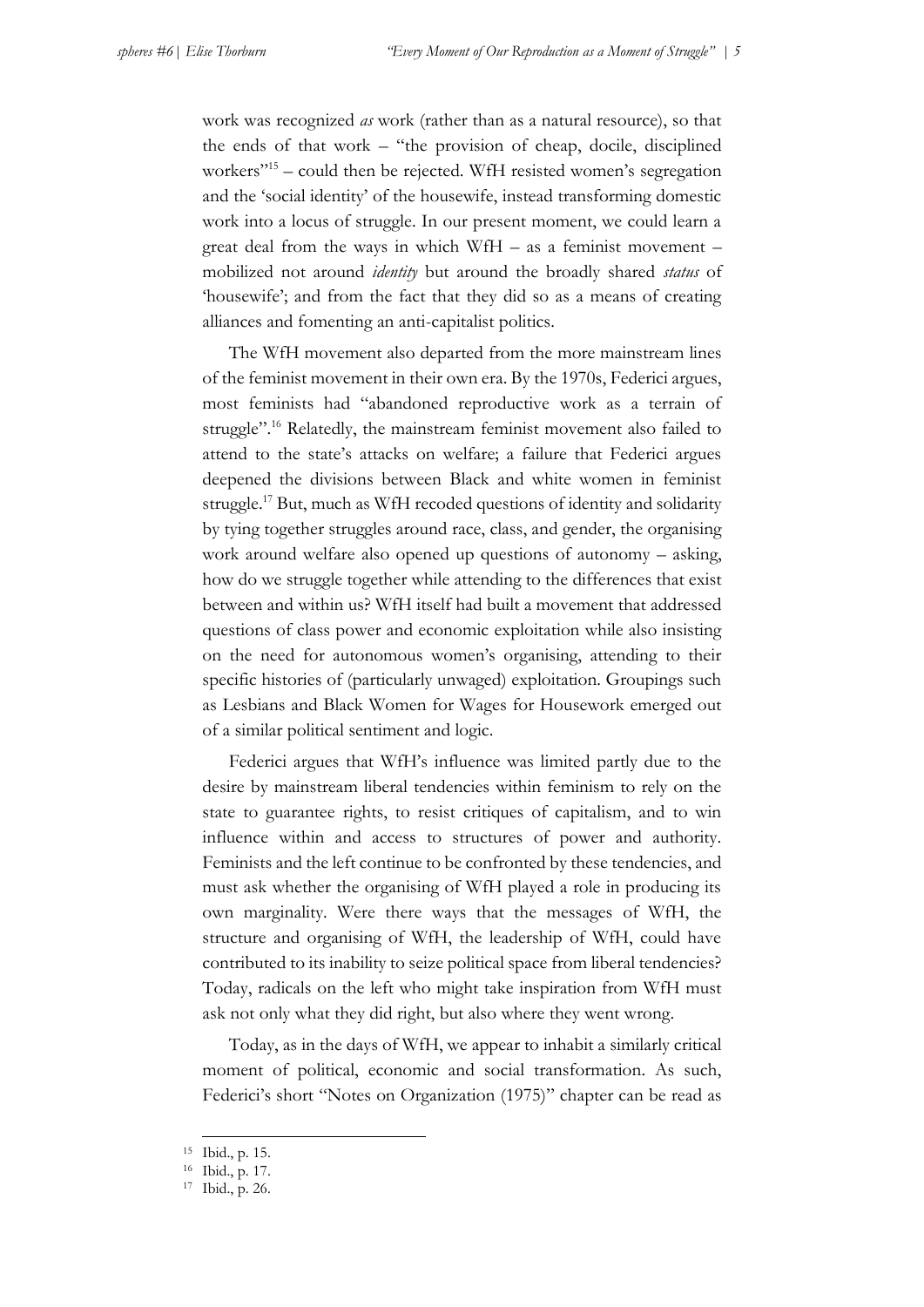a primer for successful organising.<sup>18</sup> Make visible connections and circulate struggle, she argues. Learn from mistakes and grow. Take up physical space – get a storefront to increase visibility, accessibility, and community presence. Build internationally, organising movements in solidarity, but also make space for movements to be autonomous and organise separately. As many others have noted, a lack of structure can paralyse some organisations and, at worst, can prevent those in (informal) leadership positions being held to account. For the organisers of WfH, leadership must partly exist in order to ensure that other people can grow.<sup>19</sup>

In reimagining the possibilities for reproductive labour freed from capitalism, WfH reconceptualised the entirety of life. As this book shows, the NY WfH committee's demands invoked localist challenges to life under capitalism, demanding changes to material culture and to the spatial design of homes, neighbourhoods, and cities. As a movement, they understood the inherent violence of capital, that wagelessness is a punishment, a special viciousness reserved for women and for those who cannot be disciplined through formal labour.

But alongside the above outlined implications for organisers and political militants, Federici and Austin's collection offers much for academic and theory-driven readers too, particularly those interested in the feminist politics of class and reproduction, and in understanding one of the important origins of current scholarship on social reproduction and domestic labour. The book also offers us a moment to reflect on the necessity of documentation, of archiving movements, political processes, and discussions of strategy and tactics.

A relatively small movement in the long history of radical struggle, the archive that Federici and Austin present us with long outlives the New York committee's actual time-frame. As Sharmeen Khan notes in an interview with the Canadian radical journal *Upping the Anti*, media archives like this can highlight the smaller struggles that rarely make it into 'official' history books, helping us deploy historical knowledges in order to chart our future paths.<sup>20</sup> Such movement histories and archives catalogue the small steps taken towards liberation, so that we can, as Khan says, not "replicate tactics or politics, but see how activists experimented with different approaches in particular times".<sup>21</sup> As

<sup>18</sup> Silvia Federici, "Notes on Organization (1975)", in Federici and Austin (eds.), *Wages for Housework*, p. 36-39.

<sup>19</sup> Ibid., p. 39.

<sup>&</sup>lt;sup>20</sup> Chris Dixon, "Grassroots Theory: 10 Years of Upping the Anti: An Interview with Sharmeen Khan", *Upping the Anti*, 18, 2016. Available at[: http://uppingtheanti.org/jour](http://uppingtheanti.org/journal/article/18-grassroots-theory) [nal/article/18-grassroots-theory](http://uppingtheanti.org/journal/article/18-grassroots-theory) [accessed October 1, 2018].

<sup>21</sup> Ibid.